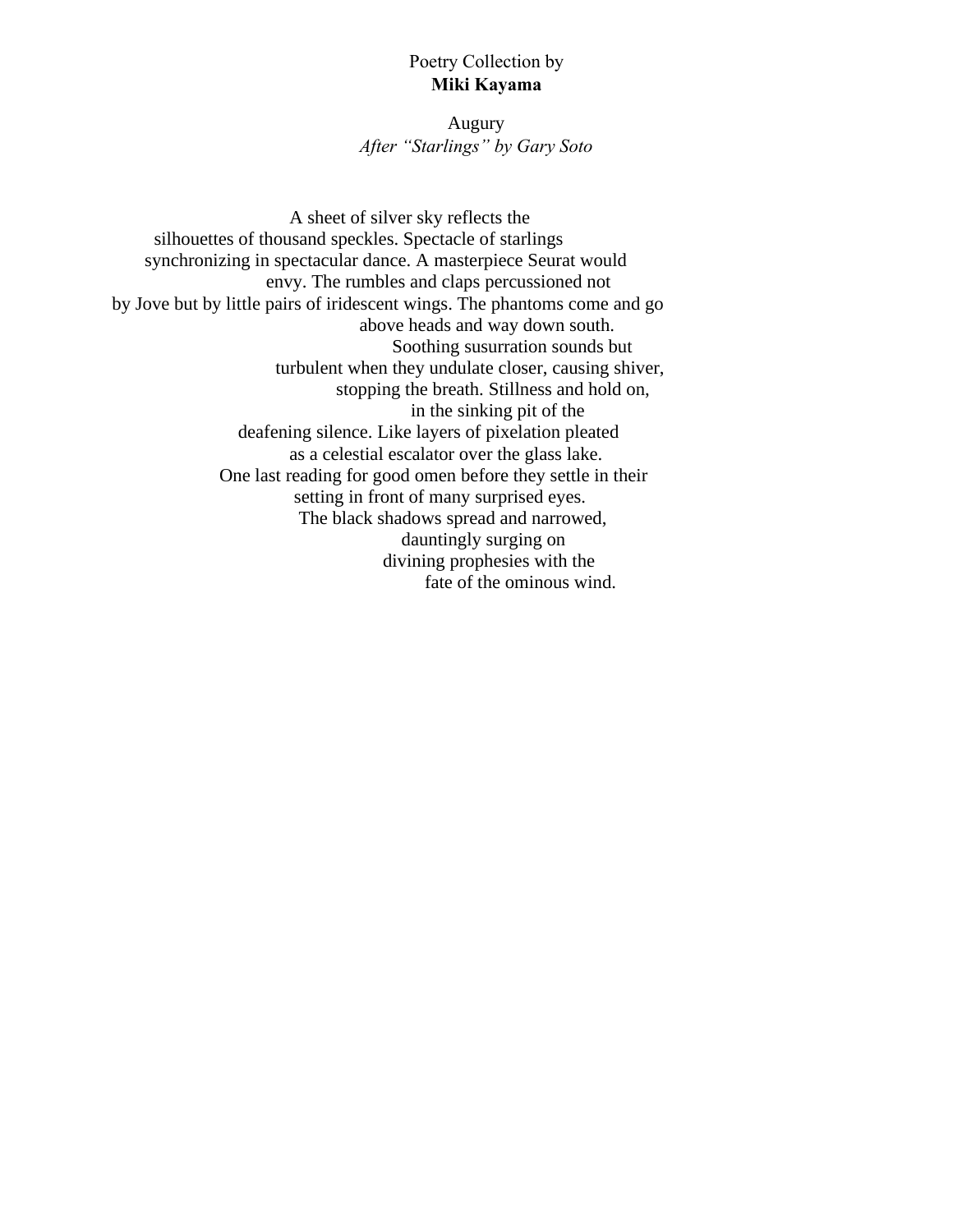#### Passage

 It withstood the faults of tectonic plates. But it's the epicenter which cradles our 7-year-old fingers and toes turning white from pressing too hard into the glossy foundation —immaculate with a little sweat as we climbed to the top simply carrying our own weight with our lanky arms and legs and getting a reaction out of the adults. It measured us —the graphite squiggles of growth spurts last one marked 06 dash 13 dash 99. Today, it's just passed through. Tip toe and fingers slide easily to the top.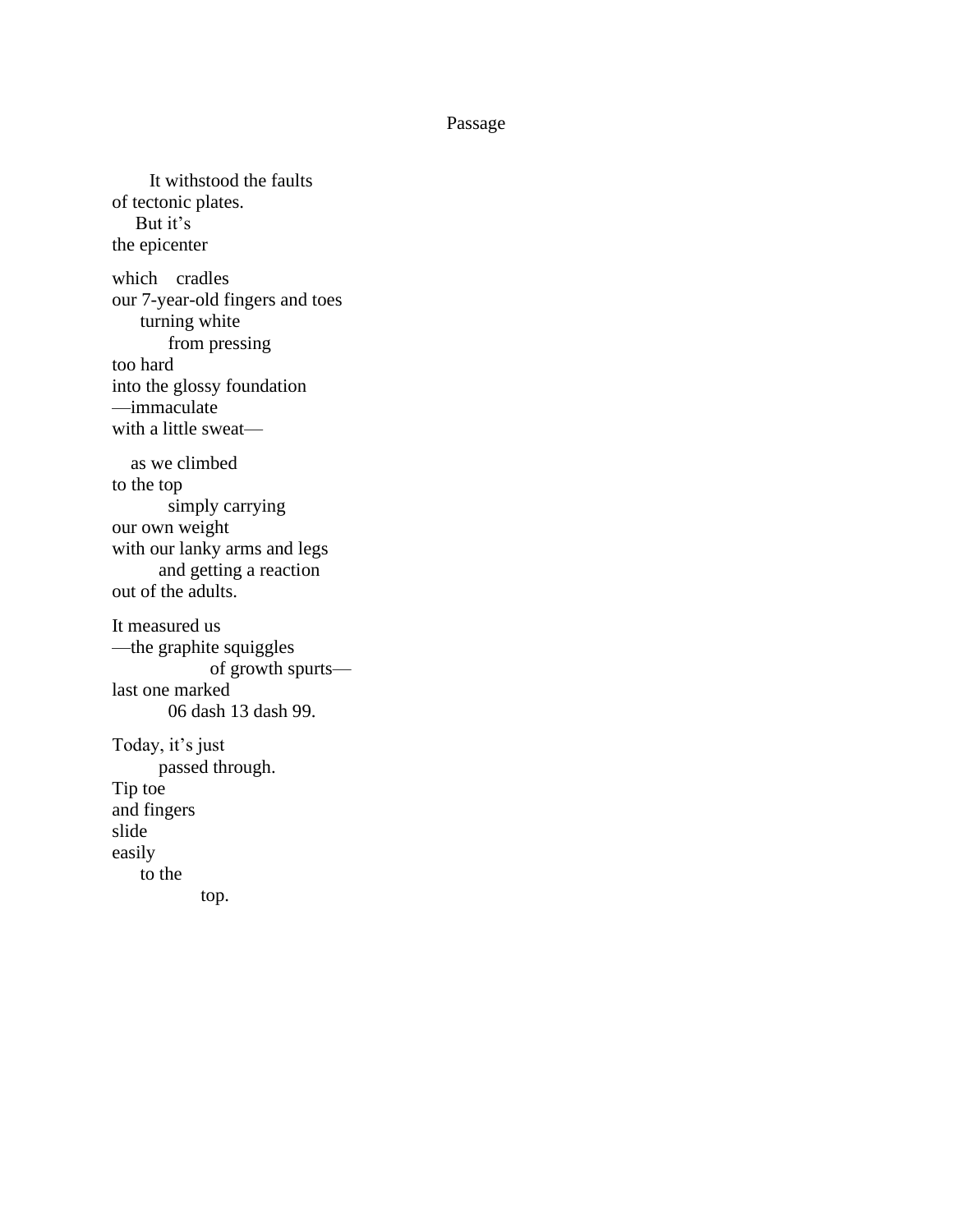## Swollen Fruits

Persephone departs like the sun. Chills and gloom wedge between.

Flavescent mist swirls in her tracks, draping the ground with long shadows.

Her mother's wails echo in the wind, depriving nourishment in unfurling decay.

Fruits swell and sweeten, perfuming their last. Curled skeletons of foliage tap red, brown, and gold.

Seeds slumber in Hades, counting down the days.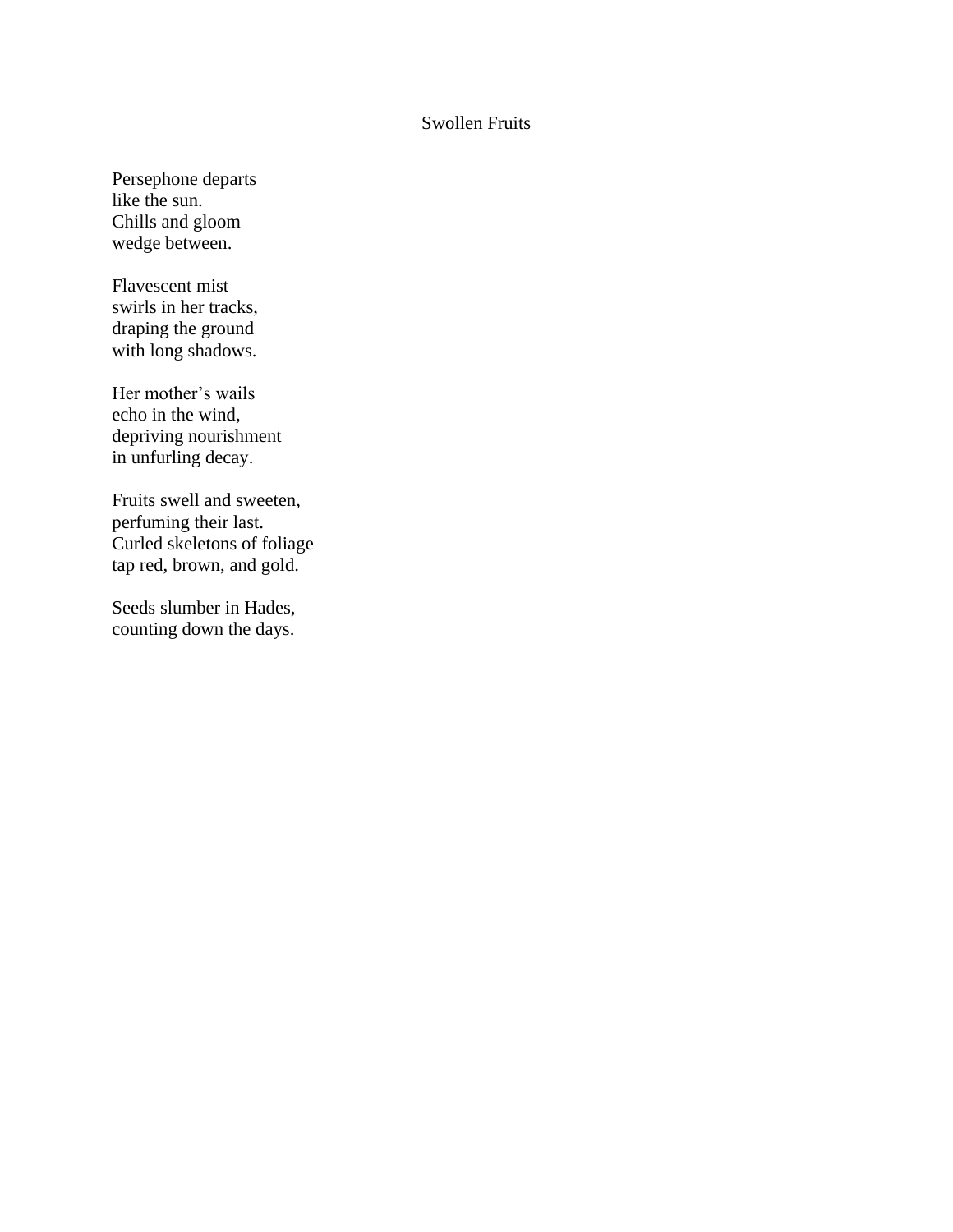# Ode to Shiso Juice

The typhoon blanket melts and foreign cicadas ring spider like dews descend, hunting for prey, Thousands of diamonds wink on the glass crisp kisses of icy herbs diffuse, reflections of tradition, fusion with city lights cocktail of stinging paper cuts and sweet inheritance of *obachan's* bow-legged gait in mine, drips into the dry ridges and basins down my throat.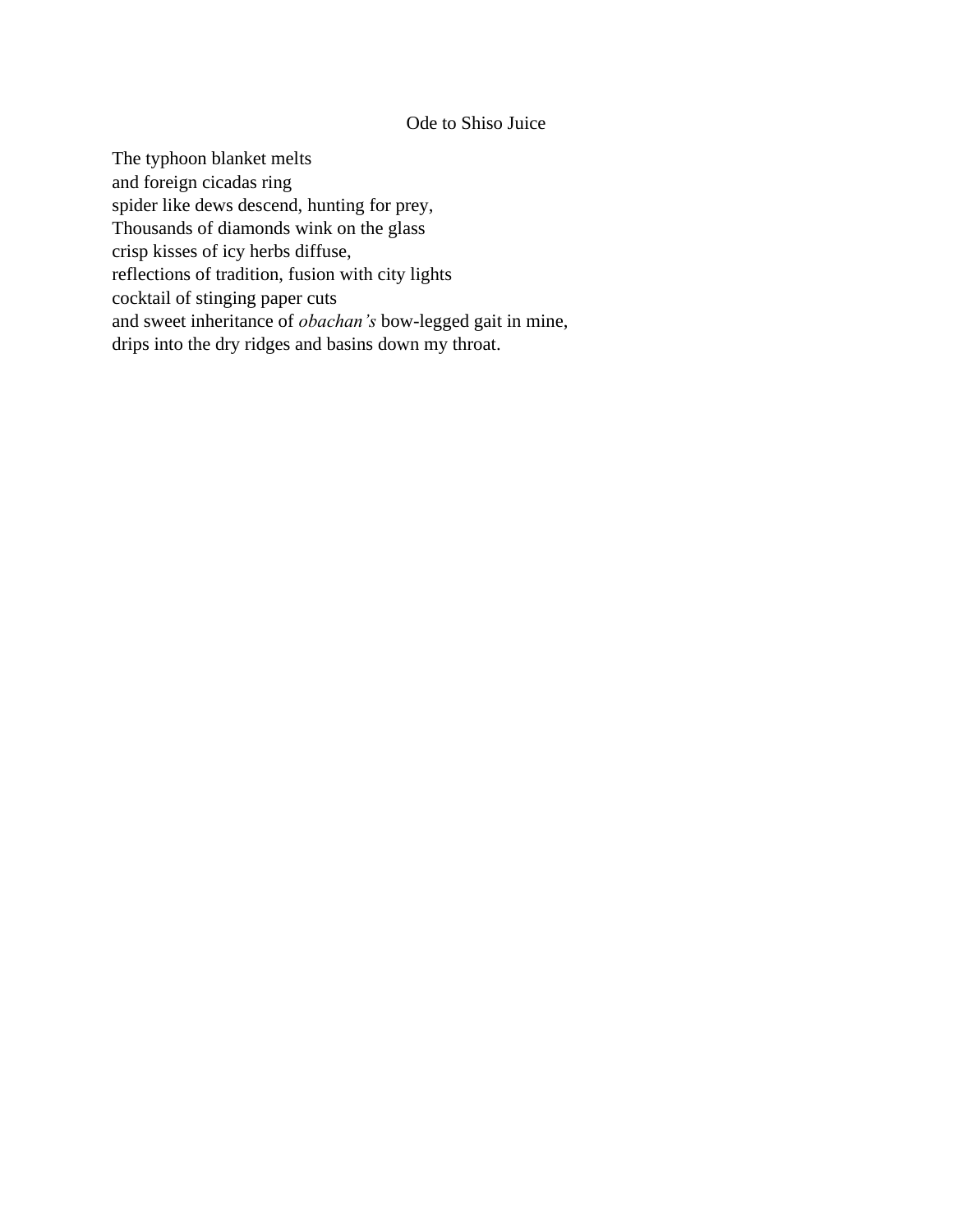# Return to Me

Saturn returned to flip me 180 degrees and didn't stop again. I was to live in a mansion, drive a Mercedes, marry a Mark, have 20 kids, foretold by amateur school kids but now they've been crossed out.

"Youthful skin repels water." Mother's envy plays in me as the valleys imprison the liquid on the back of my hand.

Then was midnight when we finished laughing. Now is midnight when the shadows waltz to the other side of the room and I hadn't even left my bed. But now is what I'll long, if Saturn returns again.